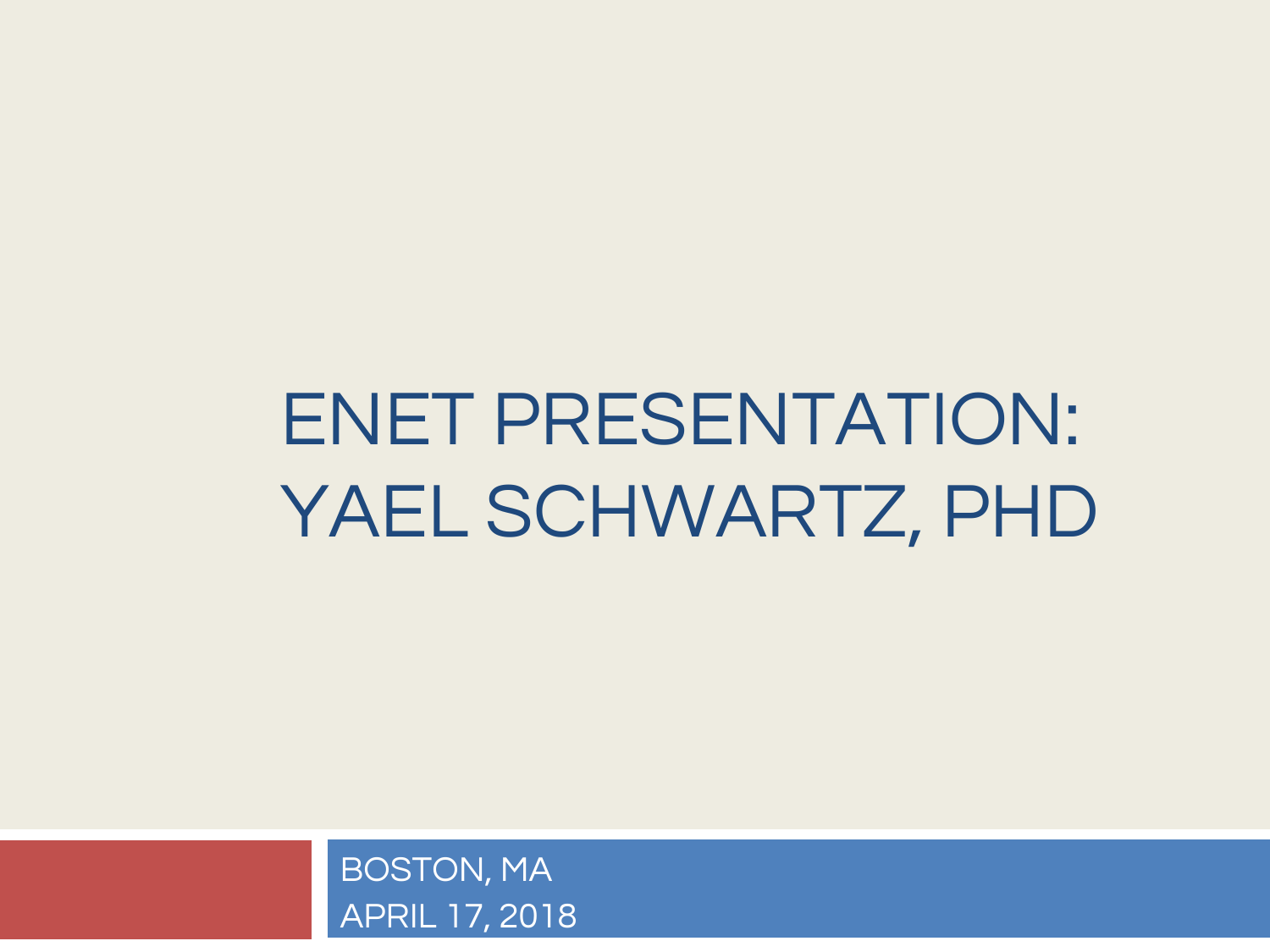## Some Background

- <sup>◻</sup> Company #1 was founded just before Lehman Brothers declared bankruptcy and the stock market tumbled
- □ Virtually impossible to raise \$\$
- □ Raised enough to keep limping forward
- <sup>◻</sup> Created a spin-out (Company #2) and got a license deal….more \$\$ in from milestone payments
- <sup>◻</sup> Companies #1 and #2 acquired and taken public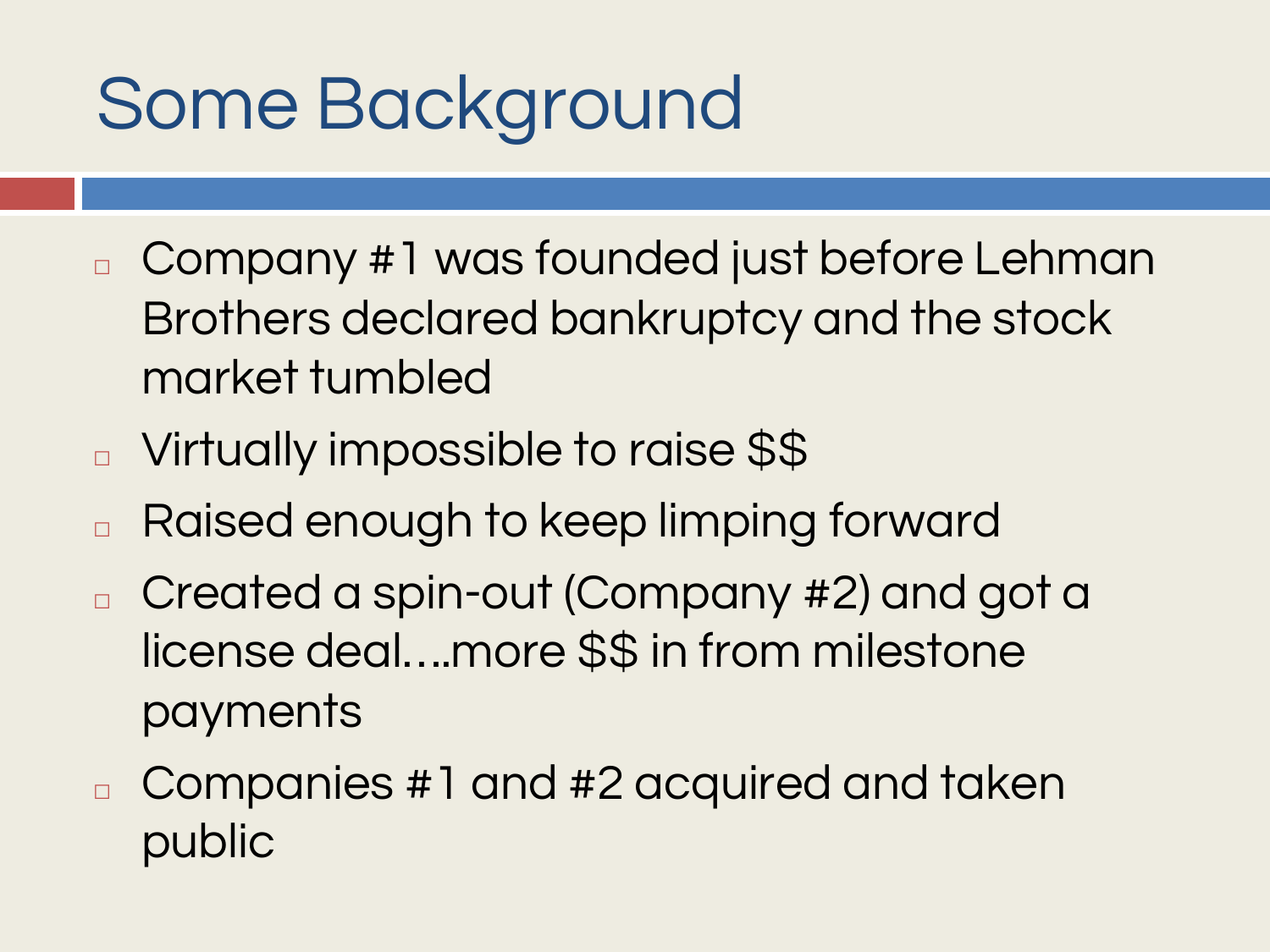## Public Company

- <sup>◻</sup> Executive Officer and on Board of Directors of public company
- □ Incompetent CEO ran company into the ground
- □ Took evasive action and got out with my assets and money for myself, my CSO and to start a new company
- <sup>◻</sup> Started Or-Genix
	- ⬜ Didn't lose (but could have) because I was seasoned, vigilant and a tough negotiator
	- ⬜ A business model that helps me maintain significant equity